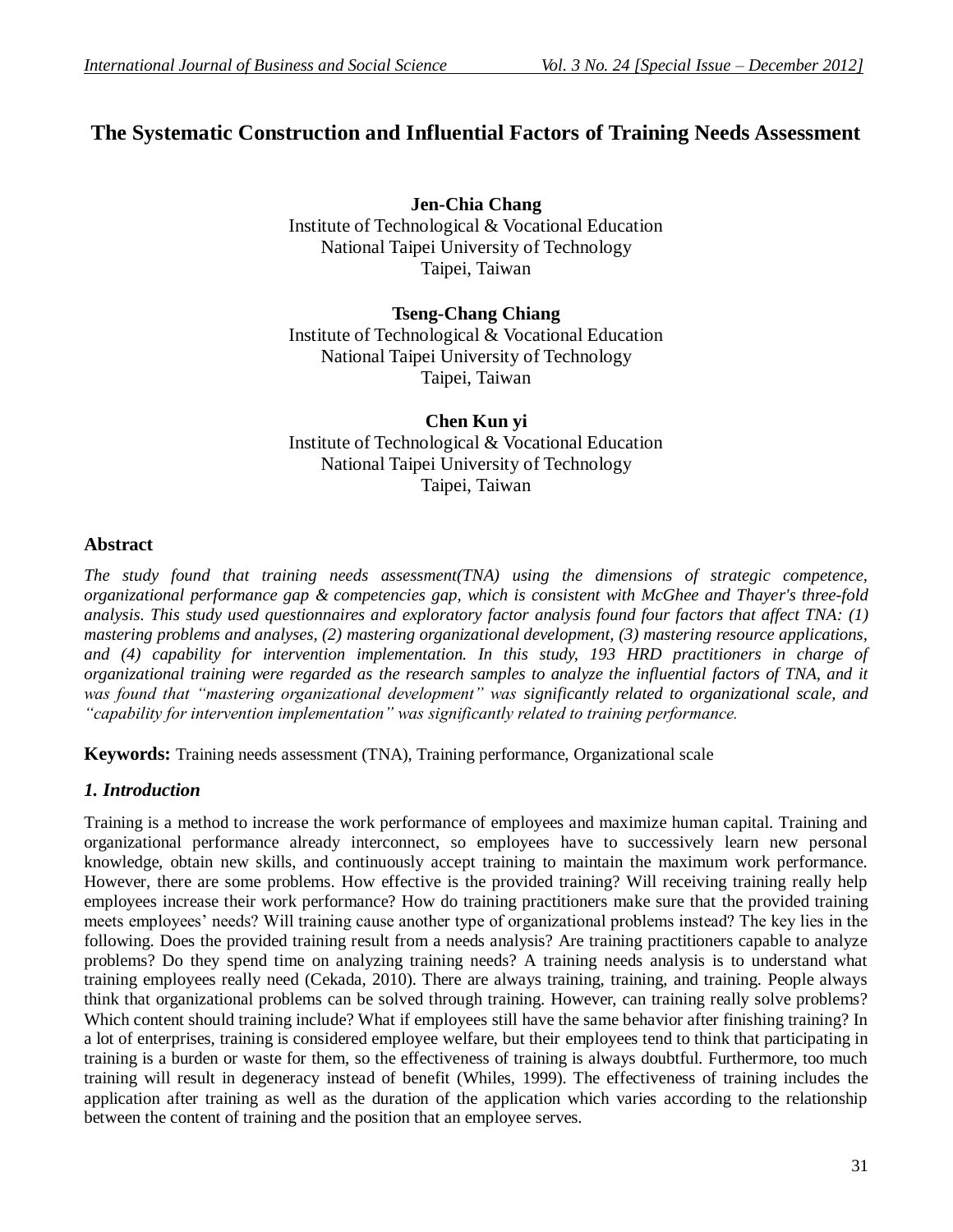It is estimated that only 10%-15% of training content maintains for one year (Broad & Newstrom, 1992). Cekada (2010) argued that if management adopt regular training and use simple training content, the training will not be effective. Moreover, overtraining will increase trainees' torments and damage their trust in the training courses (Blair & Seo, 2007). Contemporary training should focus on helping solve organizational problems and increase performance instead of caring about the forms and quantity of training. Without quality and performance output, training is unproductive and wasteful. Therefore, it is necessary to establish a new performance-based training model and emphasize training needs in order to train employees properly and generate training benefit (Holton, Bates & Naquin, 2000).

Training includes four stages, respectively training needs analysis, training program design, training program implementation, and training result assessment. A training practitioner usually focuses on training program design as well as training program implementation and often ignores training needs analysis as well as training result evaluation. Training needs analysis is the first step of training. When suitable training courses are provided according to needs, demand and supply are balanced, and training thus becomes effective. A training practitioner should have not only skills necessary in training, such as course design, learning theory, and teaching skills, but also the following capabilities: "capability for performance management and analysis" for identifying training gaps, "capability for reformation" for confirming the new knowledge and skills that employees should possess in the future, and "capability for strategy management" for distinguishing relevant capabilities that employees should have when implementing strategies.

In recent three decades, training theorists or researchers addressed that training needs analyses are not trusted by organizations and lack systematic applications (Tylor, O' Driscoll, & Bining, 1998). Even until the recent, survey is still the main approach used to understand training needs (Holden, 1991; Tylor, & O' Driscoll, 1992). A great number of researchers still suggest employing surveys to understand training needs and form training strategies. Training needs analysis is a key step for training and the results. Necessary training that an organization needs is decided through training needs analyses. Are the training needs generated by surveys what employees really need? Or are they just employees' preferences? Training practitioners should understand if training needs result from surveys or analyses. In the past, training practitioners seldom spent time on training needs analyses. When an organization encounters problems, training is one of the options to solve the problems. When the problems result from the employees' lack of capability, the organization should adopt training to increase the employees' capability to perform the work or tasks. Before training is adopted as an intervention, it is necessary to collect and analyze the situations. This is the meaning of training needs analysis.

If TNA are not applied to the training of an organization, there will be overtraining, insufficient training, and incomplete training in the organization (Judith, 2002). Judith also addressed the four reasons for having TNA: (1) confirming the real problems in an organization, (2) obtaining the support of the management, (3) developing evaluation data, and (4) deciding training cost and benefit. Training needs are still learning needs, but learning is not training. Properly speaking, learning covers training, and training is one of many methods to facilitate learning (Martin, 2009). Hence, more extensively, the needs should be learning needs, and the learning needs which can be fulfilled through training are then found out. A needs assessment is the first step to establish an effective training course. It can be used to decide learning goals, design training courses, and evaluate if training is effectively implemented. Meanwhile, it also provides managers and learners an opportunity to talk to each other and participate in organizational activities (Cekada, 2010). A good TNA provides the following benefits (Warshauer, 1988; Denis & McConnell, 2003): (1) increasing the commitment of the management to enable participants to participate in training and development continuously, (2) increasing the visibility of training functions, (3) elaborating critical organizational issues, (4) making the best use of limited organizational resources, (5) providing training courses and training design ideas, (6) making training become strategies, (7) providing employees with knowledge and skills for performing their duties, (8) helping an organization find the goal of performance, and (9) improving employee relations and morale. Is training effective? Can training really help an organization solve its problems? What is the difference between organizations not providing training and organizations providing training? Before these questions are answered, it is necessary to carefully examine if a training needs analysis should be conducted before a training course is designed, and if there is consistent relation between provided training and organizational problems.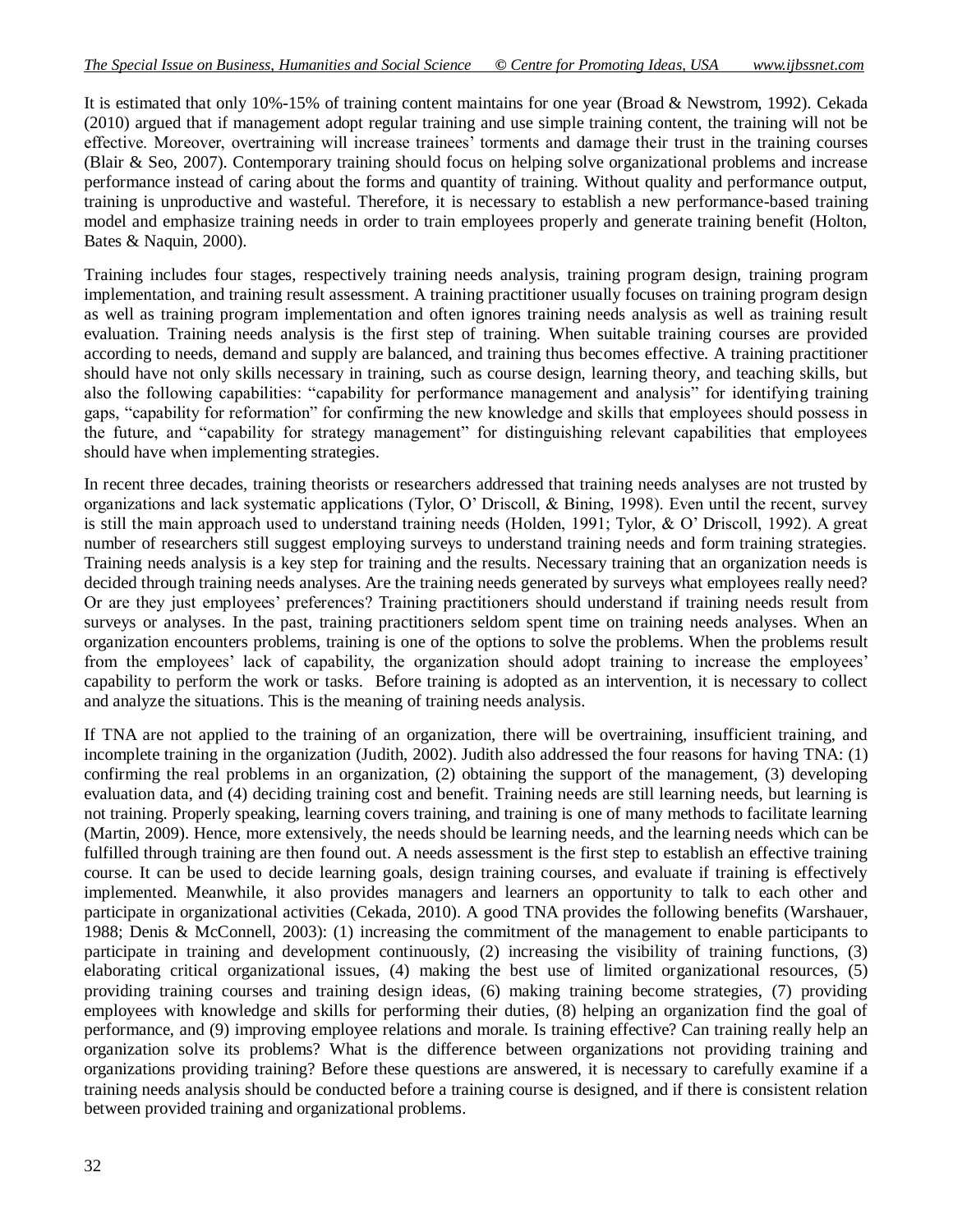## *2. Training needs assessment*

From the perspective of planning, it is necessary to conduct a training needs analysis before a course is designed in order to master the performance gap of the learners, confirm the current situation of the learners, and decide which resource and method should be applied to training for achieving goals **(**Martin, 2009). Nevertheless, supervisors and training practitioners usually spend very less time on analyzing training needs. From a great deal of training, it was found that TNA are performed in only 6% of training programs (Arthur et al, 2003). A lot of training needs come from high-ranking supervisors or management. They subjectively assume problems and promptly decide which training to provide. That is, needs analyses are seldom conducted before training. This type of training lacks training and learning goals, and the designed training activities also can not meet the real needs of learners.

A TNA is a process of confirming the knowledge and technology necessary for achieving organizational goals (Brinkerhoff & Gill, 1994). Inside an organization, a TNA is a process to decide if it is necessary to provide the employees with training and which training should be provided (Tylor, O' Driscoll, & Bining, 1998). TNA is a basic skill that a training practitioner should possess. The so-called training needs analysis is a process of continuously collecting data in order to decide if training needs exist and help achieve organizational development goals (Brown, 2002). According to Rossett (1987), a training needs analysis should be conducted in order to find out the following information: (1) optimal performance or knowledge, (2) actual or current performance or knowledge, (3) necessary participants or obvious objects, (4) the causes of problems, and (5) solving problems. A training needs analysis is a process of thinking and solving problems, which are caused by employees' lack of knowledge, technology, or capability. Therefore, the process of a so-called training needs analysis is detailed as follows: (1) The origin of needs (problems): Training practitioners should establish fundamental dimensions of the origin of an organizational problem to disciplinedly and systematically seek for the origin of a problem. (2) Specific objects with needs.

After a problem is found out, it is necessary to make sure what caused the problem. Training intervention programs, for instance, can be applied to employees lacking or having insufficient capability. (3) Confirming the content of needs. Training goals, purposes, and needs should be clarified after the causes of a problem is analyzed and confirmed, and training interventions are adopted. (4) Solutions. Aiming at the causes of a problem, the structure and content (syllabus) of training are brought up. Training content design should fully connect with the problem. (5) Effectiveness assessments. According to Kirkpatrick's four-level assessment, a training practitioner can estimate the post-training effect while planning a training course and compare it with the actual effect after training. In addition, according to Phillips' return on investment (ROI) of training, training expenses can be estimated and included in the stage of training planning, and various post-training benefits and amounts can also be estimated to calculate the expected ROI for decision-makers to easily judge if a training program should be supported.

In other words, a training needs analysis tells an organization if training is necessary through collecting and analyzing information. Training needs should be comprehended by collecting and analyzing data. Obviously, if training decisions are made according to training information obtained only through surveys, there will be a lack of training needs analysis elements. A complete training needs analysis should include the following steps: (1) collecting data, (2) analyzing data, (3) providing information on decision-making, (4) establishing solutions, and (5) implementing training. For example, the defective rate of a production department was found to be higher than the expected. If a training needs analysis was not conducted, the training of "reducing production defects" would be directly provided, or other solutions would be adopted. However, if a training practitioner was capable of TNA, the practitioner would collect data with the supervisor of the department. Assume when they collected the data, they found it was because recently the supplier was changed, and the quality assurance department had not yet had any evaluation for the new supplier and any sample test. The causes of this problem included: the procedures for the procurement department to change a suppler, not having any supplier evaluation, and not confirming the quality of the delivery. After a further analysis, it was found that the problem was caused because the employees in the procurement department, quality assurance, and production departments did not understand the procedures of changing suppliers. That is, the problem was related to employees' ability. Thus, training should be regarded as an intervention, which includes: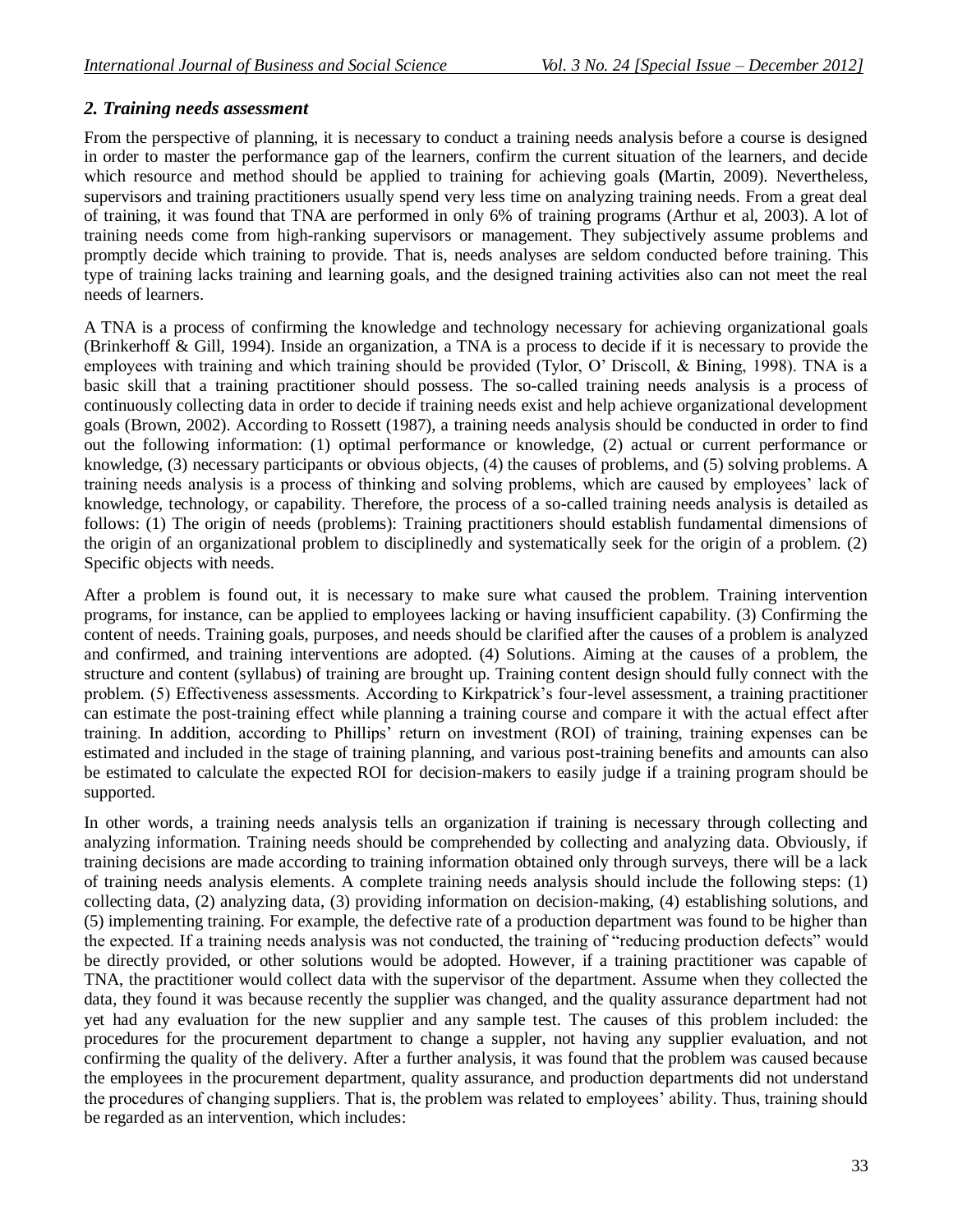- 1. The notification procedures of replacing suppliers.
- 2. The advanced management of replacing suppliers.
- 3. New supplier evaluation.
- 4. The quality assurance of new supplier delivery.
- 5. Employee training.

The aforementioned 5 issues were the training programs. Only when all of the five issues were implemented, the current problem in the organization would be truly solved. The training should be named "the Operation Procedures and Quality Assurance Methods of Replacing Suppliers." When a TNA was conducted, it is necessary to clearly understand the problems and consider all possible solutions. Before a decision-maker-level decision is made, it is necessary to accomplish not only training but also optimal solution and priorities (Cekada, 2010). If a training needs analysis is conducted in advanced, training will be an organization rewarding investment, and it will save money and time. Furthermore, correct solutions will be adopted to solve problems (McArdle, 1998). The implementation of TNA in an organization is influenced by some factors, including organizational scale, management goals, resources, being governmental or private, globalization, and organizational culture. All of these factors influence the analysis methods and applications that an organization applies to TNA. However, an organization indeed should consider adopting the TNA tools which meet the needs (Hannum & Hansen, 1989).

When performing a TNA, a training practitioner follows certain procedures, finds out training needs, and links them with training courses and programs. A TNA includes five steps (Table 1). Step 1 is "the origin of needs," namely confirming an organizational problem or gap. Step 2 is "specific objects with needs," namely identifying which department or who causes the problem or gap and deciding if the problem is caused by employees' lack of capability. Step 3 is to confirm the content of training needs. After confirming that the problem or gap is caused by employees, a training practitioner decides to solve the problem by training. The practitioner thus should clarify the training needs, training goals, and learning goals. Step 4 is solutions, which are the core of training course design. A planner should master Step 3 and bring up corresponding solutions. A syllabus is the summary of a solution. Step 5 is training effectiveness assessments. The post-training results should be estimated in training course design as the basis of deciding if training is worth adopting. That is, the ROI of training is estimated in the stage of training course planning.

| step                        | issue               | contents                                                                       |
|-----------------------------|---------------------|--------------------------------------------------------------------------------|
| 1                           | The origin of needs | Training practitioners should establish fundamental dimensions of the origin   |
|                             | (problems)          | of an organizational problem to disciplined and systematically seek for the    |
|                             |                     | origin of a problem.                                                           |
| $\mathcal{D}_{\mathcal{L}}$ | Specific objects    | After a problem is found out, it is necessary to make sure what caused the     |
|                             | with needs          | problem. Training interventions, for instance, can be applied to employees     |
|                             |                     | lacking or having insufficient capability.                                     |
| 3                           | Confirming the      | Training goals, purposes, and needs should be clarified after the causes of a  |
|                             | content of needs    | problem are analyzed and confirmed, and training interventions are adopted.    |
| $\overline{4}$              | <b>Solutions</b>    | Aiming at the causes of a problem, the structure and content (syllabus) of     |
|                             |                     | training are brought up. The design of training content should fully connect   |
|                             |                     | with the problem.                                                              |
| $\overline{\mathbf{5}}$     | Effectiveness       | According to Kirkpatrick's four-level evaluations, a training practitioner can |
|                             | evaluations         | estimate the post-training effect while planning a training course and         |
|                             |                     | compare it with the actual effect after training. In addition, according to    |
|                             |                     | Phillips' ROI of training, training expenses can be estimated and included in  |
|                             |                     | the stage of training planning, and various post-training benefits and money   |
|                             |                     | can also be estimated to calculate the expected ROI for decision-makers to     |
|                             |                     | easily judge if a training program should be supported.                        |

**Table 1 The procedures of TNA**

In traditional training needs assessment, employees are queried or asked to list the training courses that they prefer, so the origin of assessment needs can be obtained promptly. However, this type of training is, at best, what employees prefer but not what they need. Training may bring only temporary satisfaction and increase in morale, and it may improve work performance very limitedly because the origin of the training needs is not performancebased. In that case, how is a TNA carried out? How are dimensions evaluated systematically? Should proper analysis tools be used? These were the issues investigated in this study.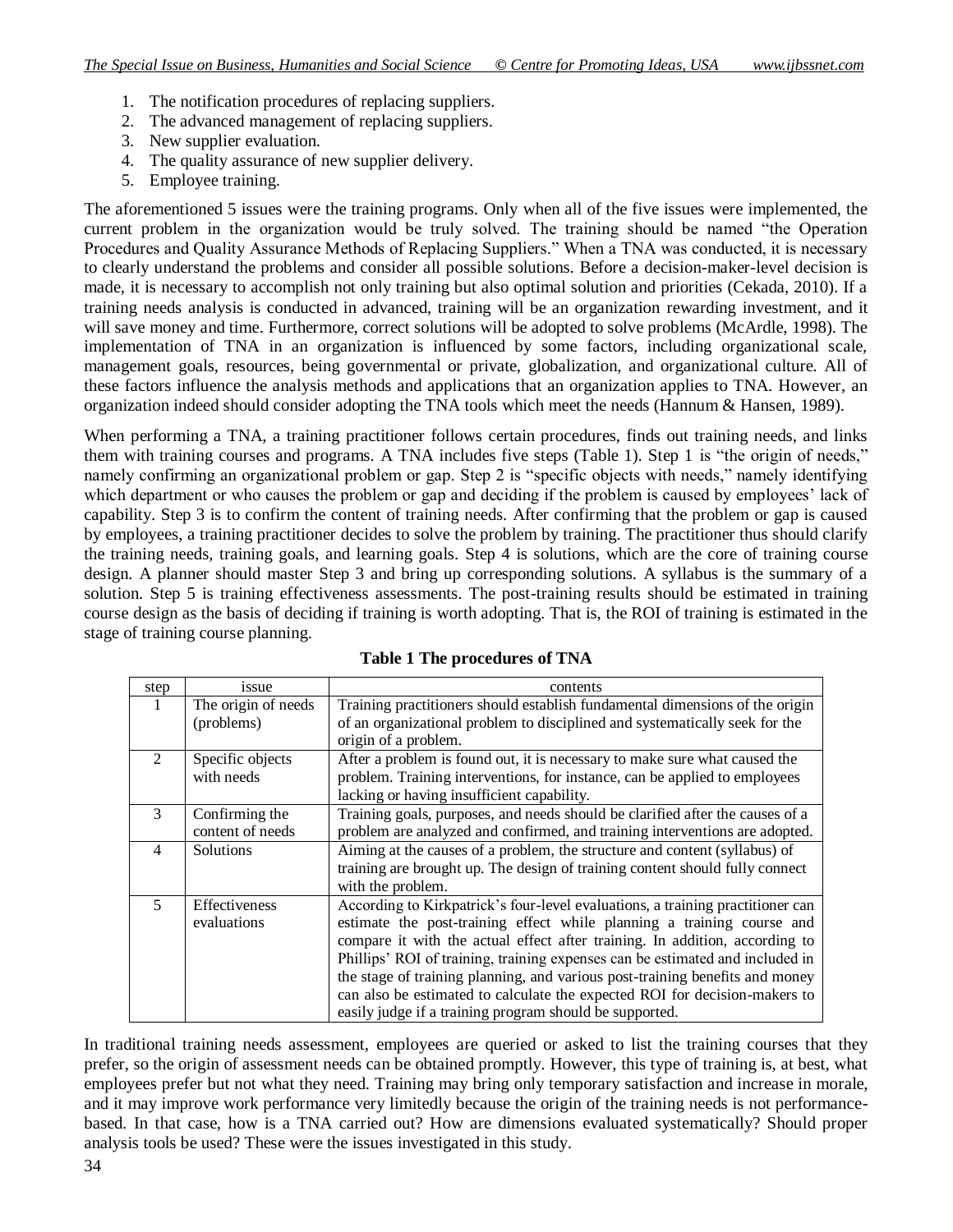## *3. The dimensions of training needs assessment*

The background of TNA lies in the process of collecting, sorting, analyzing, and inducing data, identifying problems, bringing out solutions according to the problems, and selecting an optimal solution. McGehee and Thayer (1961) brought up a three-fold approach to analyze training needs. The approach, which is called the O-T-P model in short, is the most common framework applied to TNA. It has always been used in literature or textbooks related to training in the past three decades (Taylor & O'Driscoll, 1998). The three levels are respectively organizational level, operational level (which is also called task and work analysis) and individual level. An organizational-level analysis focuses on an employee's future job competence as well as the new knowledge, technology, and competence that an employee should possess after organization change. Brown( 2002) argued that in addition to the new KSAs necessary for work environment change, the training content that employees need should be analyzed from the demographic analysis of labor sources, the competence structure and gender change of the labor market, and the amendment applicability of labor laws and regulations. An organizational-level analysis is used to inspect the plans and goals of an organization and decide which places need training under the principle of resource needs and efficient resource use (Taylor & O'Driscoll, 1998).

Goldstein (1993) addressed that task-oriented analysis plays a central role in TNA because it directly provides the content of training needs, and the information provides the performance requirements necessary for the knowledge, technology, and competence of a job. Therefore, organizational-level training needs indicate the knowledge and skills that an organizational member should possess in order to achieve organizational plans and goals. Goldstein  $\&$  Ford (2002) considered that constructing systematic TNA significantly influence training effect and the quality of training courses. In terms of training needs, one should discover which places need training and why is training needed (focusing on organizations), who needs to be trained (focusing on employees), and which training content is needed in the organization (focusing on tasks).

According to McGehee and Thayer's and Goldstein's training needs dimensions, organizational-level analysis aims at the strategies that organizations employ to achieve the goals in order to find out the capability of accomplishing strategies that relevant departments and employees should possess, whose training will be provided by the organizations for ensuring that the strategies will be effectively executed. Task-level analysis focuses on the gaps between tasks in terms of performance achievement indicator. If a performance gap results from employees' lack of capability, the organization will provide training to ensure that the performance meets the requirements. Individual-level analysis aims at the position that a person serves. When an employee lacks necessary skills for achieving individual performance requirements, the organization will provide related training to ensure that the individual performance meets the requirements. Although organizations carry out TNA before training, most of them only emphasize the training needs of a single dimension, and only few of them can multidimensionally perform systematic TNA (Abdullah, 2009). In summary, organizations should construct systematic TNA and be able to systematically discover performance gaps and analyze if the gaps are caused by the employees' lack of capability so as to design training programs which meet their needs and ensure that the organizational goals are achieved successfully. In this study, three dimensions of TNA were brought up, respectively strategy, performance, and competency (Figure 1).



**Figure 1: The three dimensions of a systematic TNA**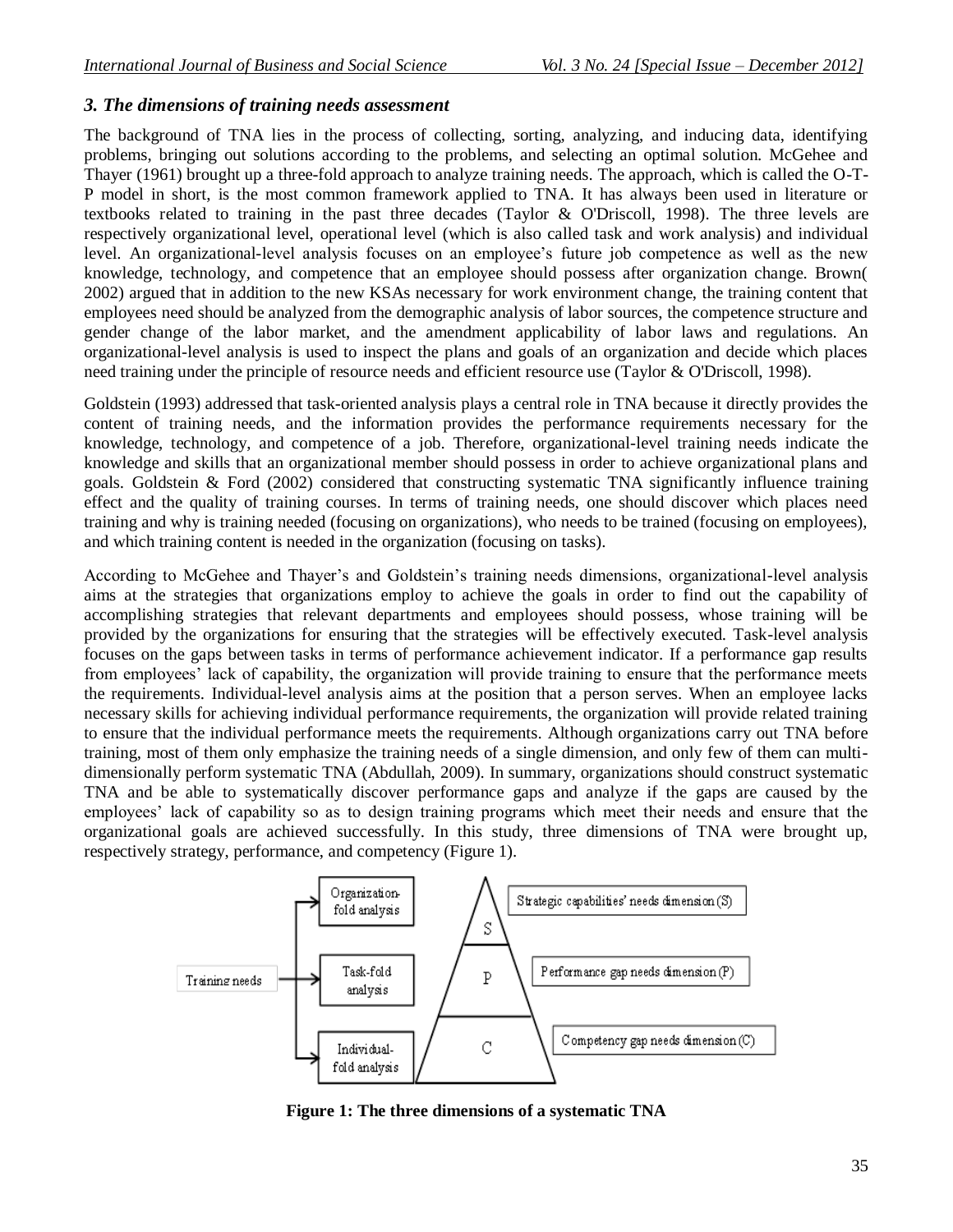### *4. Training needs analysis*

Training needs analysis is to systematically collect information and analyze the data according the dimensions of TNA before training as the basis of establishing learning goals and course design and decide if training is a correct solution to solve work problems. By training needs analysis, data are continuously collected to make sure that training will help an organization achieve the goals. Collecting information and analyzing data are fundamental in training. The analysis makes sure if training is necessary, confirms which training should be provided, and examines what kind of training patterns and resources should be invested. Cekada (2011) applied the approach of 4WIH to systematical analyses, namely problems and the results are respectively brought up by why, who, how, what, and when in order to generate the content of training needs. Based on different TNA dimensions, Gupta (1999) brought up methods applicable to needs analyses. The analysis tools applicable to strategic training needs include: (1) interview approach, (2) focus group approach, (3) questionnaire approach, (4) observation approach, and (5) process map approach.

The tools adopted to analyze the training needs in performance are: (1) interview approach, (2) questionnaire approach, (3) focus group approach, and (4) observation approach. The tools employed to analyze the training needs in competency are: (1) interview approach, (2) focus group approach, and (3) survey approach. Wilson (1999) suggested that training practitioners can use easy and convenient interview approach, questionnaire approach, observation approach, and focus group approach to collect and analyze information on training needs. Moreover, a great number of researchers addressed that useful information on training needs can be obtained through performance evaluation, departmental supervisors' informal feedback, and employees' individual career development plans. Primary factor analysis can also be applied to training needs analyses to discover various possible reasons which cause performance gaps, confirm critical factors by combining with Pareto, and then design the training course according to the primary factors. No matter which training analysis approach is applied, it is necessary to connect with organizational goals and strategies, and be consistent with the policies of human resources development of the organization. The needs analysis timing and people in charge of each dimension of TNA are detailed in Table 2.

| Dimension of          | <b>Timing for Needs</b>                                                                                | <b>Suggested Timing</b>                                                                                                                                            | People in Charge                                                                                    |
|-----------------------|--------------------------------------------------------------------------------------------------------|--------------------------------------------------------------------------------------------------------------------------------------------------------------------|-----------------------------------------------------------------------------------------------------|
| <b>Training Needs</b> | Analysis                                                                                               |                                                                                                                                                                    |                                                                                                     |
| Strategy              | After the goals and<br>strategies of the next<br>year are accomplished<br>in the end of every<br>year. | The analysis should be<br>accomplished before the end of<br>December every year. It should<br>be accomplished by the end of<br>February in the new year at latest. | • HRD personnel<br>• The supervisor of each business unit<br>and department.                        |
| Performance           | When gaps are<br>generated in the<br>organizational<br>management process.                             | It should be conducted as soon as<br>gaps are found in organizational<br>performance.                                                                              | • HRD personnel<br>• The supervisor of each business unit<br>• Performance management<br>department |
| Competency            | Regularly analyzing<br>occupational gaps<br>every year.                                                | Employees' occupational<br>evaluation should be carried out<br>according to job descriptions in<br>the middle of every year.                                       | • The supervisor of each department<br>$\bullet$ SMEs<br>$\bullet$ HRM/HRD                          |

**Table 2 The timing of training needs analysis**

According to influential factor research on training needs analyses, the effectiveness and post-training benefit of needs assessments are possibly influenced by the following factors, respectively "whether proper evaluation methods and analysis tools are adopted or not," "whether different evaluation dimensions are covered or not," "training practitioners' analysis capability," "whether a needs analysis includes enough resources, such as time, information, and organization members' cooperation, or not," and "organizational scale." Abdullah (2009) found that the larger an organizational scale is, the higher the needs analysis ratio is, and, also, the higher the frequency is. On the contrary, the smaller an organizational scale is, the significantly lower the needs assessment ratio is. This was also one of the issues investigated in this study.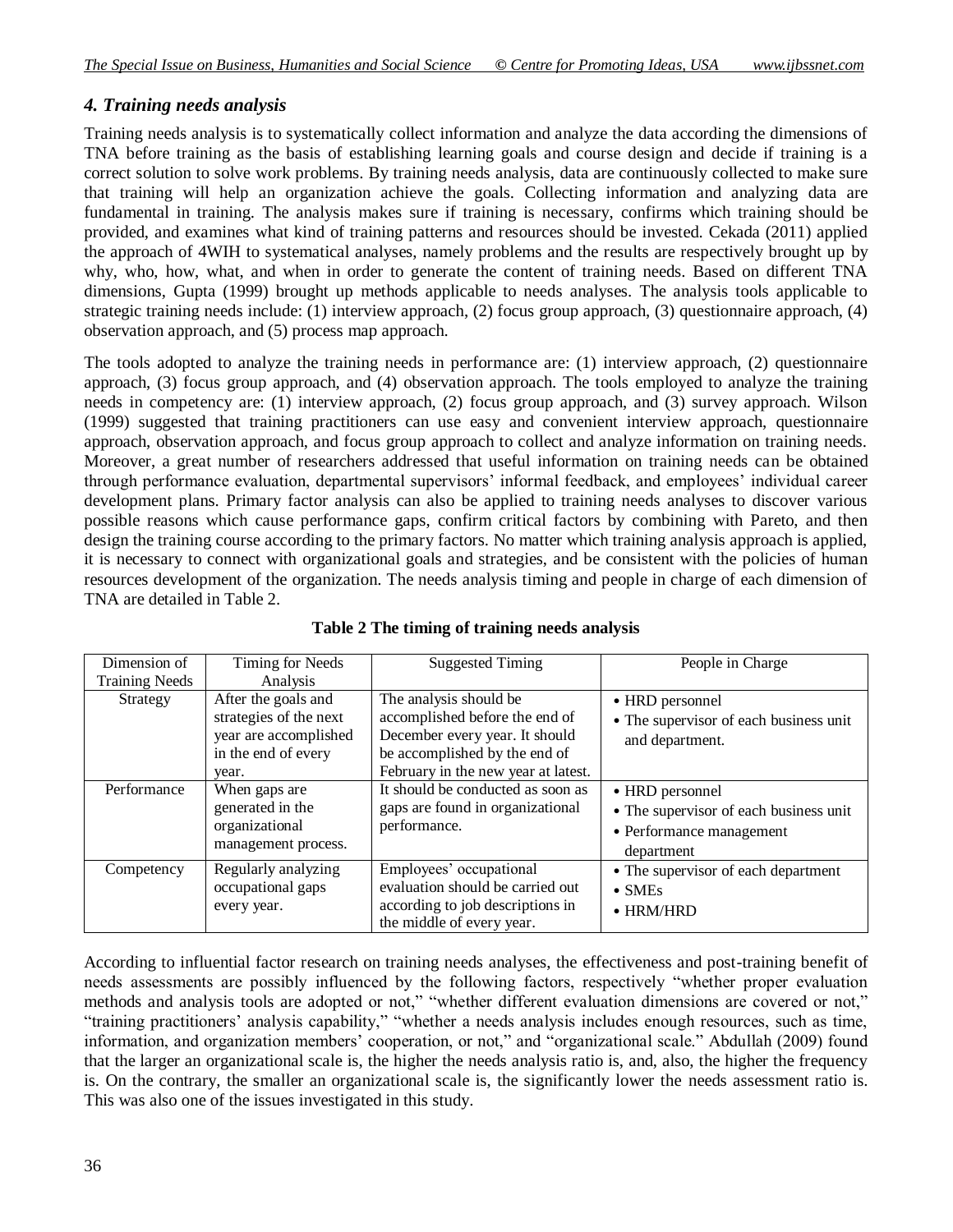### *5. Methodology*

The samples of this study were actual HRD practitioners, and purposive sampling was adopted. They participating in relevant occupational training courses were sampled and filled in the questionnaires. The samples were obtained from respectively different regions and different training courses to avoid too centralized samples and biases. Each participant represented one organization, and in total, 201 samples were obtained. There were totally 193 valid questionnaires after 8 invalid questionnaires were deducted. In terms of organizational scale, 71 organizations were small organizations, whose employees were less than 50 people, accounting for 36.8%. 62 organizations were medium organizations, whose employees were between 51 and 200 people, accounting for 32.2%. 60 organizations were large organizations, whose employees were more than 201 people, accounting for 31.1%. The questionnaire content included: whether your organization had TNA or not; whether or not the organizational problems are mastered, and the causes are confirmed before the training is designed; whether or not the performance and behavior that one should have are evaluated according to the job descriptions; whether or not the needs for the ability cultivation necessary in the future development of the organization are considered; the methods employed to analyze needs; whether or not the time is limited when a needs assessment is performed; whether or not the departments of the organization cooperates one another in needs assessments and provides assistance; whether or not training practitioners are capable of needs assessments, etc. A five-point Likert scale was applied to the questionnaire. The training practitioners' perception of TNA was understood, and the influential factors were analyzed through the investigations. Systematic needs assessment dimensions were applied to the disciplinary requirements of needs assessments.

### *6. Findings and Discussions*

#### **6.1 The Influential Factor Analysis of TNA**

Totally, there were 17 variables in the questionnaire of this study. To understand their relation, exploratory factors analysis (EFA) was employed to reduce the variable dimensions. According to the analysis, the Kaiser-Meyer-Olkin (KMO) value was 0.85, indicating the effect of the factor analysis was good. The Bartlett value was 1516.66, and as for the significance,  $p=0.000<\alpha=0.01$ , indicating the data were very suitable for factor analysis. There were four items whose eigenvalue was greater than 1, so the 17 variables were condensed into 4 factors. The 1<sup>st</sup> factor explained 34.56% of the variables, the 2<sup>nd</sup> factor explained 14.63% of them, the 3<sup>rd</sup> factor explained 9.47% of them, and the  $4<sup>th</sup>$  factor explained 6.89% of them. In total, the four factors explained 65.43% of the variables. Varimax rotation was then applied to varmax for explaining the factors with higher factor loadings (the absolute value was higher than 0.5.) (Tables 3 and 4). The influential factor of TNA consisted of highly correlated variables, respectively "finding problems," "analyzing problems," "job performance," "organizational problems," "analyzing organizational problems," "promoting involvement," and "mastering performance problems." The factor loadings were between 0.615 and 0.804, the eigenvalue was 3.706, and the cumulative variance was 34.56%. The factor was named "mastering problems and analyses."

The second factor consisted of four highly correlated variables, namely "involvement in the organizational future," "mastering the organizational future," "mastering organizational goals," and "mastering organizational changes." The factor loadings were between 0.752 and 0.861, the eigenvalue was 3.011, and the cumulative variance was 14.63%. Since these variables were related to organizational development, they were named "mastering organizational development." The third factor consisted of three highly correlated variables, including "sufficient time," "sufficient information," and "personnel cooperation." The factor loadings were between 0.851 and 0.907, the eigenvalue was 2.467, and the cumulative variance was 9.47%. It was related to the resources invested in needs analyses, so it was named "mastering resource applications." The fourth factor consisted of three highly correlated variables, respectively "TNA procedures," "TNA methods," and "TNA implementation." The factor loadings were between 0.412 and 0.879, the eigenvalue was 1.939, and the cumulative variance was 6.89%. Since the factor was related to needs analysis methods, it was named "capability for intervention implementation | 。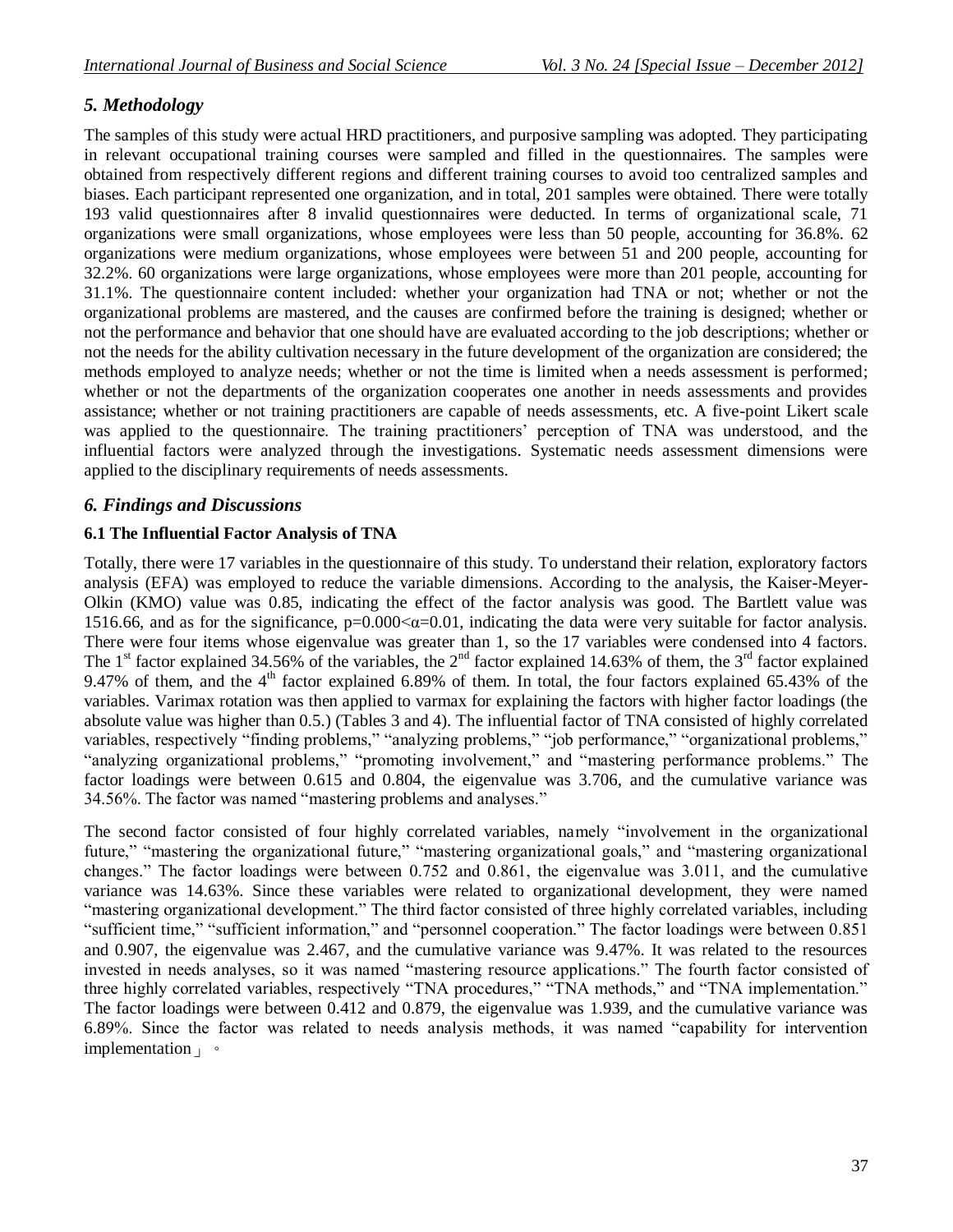| Property                      | Component1 | Component2 | Component3 | Component4 |
|-------------------------------|------------|------------|------------|------------|
| <b>TNA Procedures</b>         | .290       | .115       | .026       | .823       |
| <b>TNA Methods</b>            | .183       | .170       | .037       | .879       |
| <b>Finding Problems</b>       | .804       | .121       | .085       | .105       |
| <b>Analyzing Problems</b>     | .656       | .068       | .117       | .321       |
| <b>Job Performance</b>        | .630       | .134       | .139       | .187       |
| <b>Sufficient Time</b>        | .028       | $-0.011$   | .866       | .077       |
| <b>Sufficient Information</b> | .064       | $-0.066$   | .907       | $-.045$    |
| Man Cooperation               | $-.084$    | .007       | .851       | $-.023$    |
| <b>TNA</b> Implementation     | .312       | .304       | $-.181$    | .412       |
| Org. Problems                 | .688       | .309       | $-125$     | .076       |
| Analyzing Org. Problems       | .735       | .161       | $-.156$    | .047       |
| Promoting Participation       | .651       | .274       | $-.178$    | .164       |
| Involvement Org. Future       | .202       | .752       | $-.087$    | .051       |
| Performance Problems          | .615       | .287       | .093       | .242       |
| Mastering Org. Future         | .223       | .780       | .073       | .111       |
| Mastering Org. Goals          | .161       | .861       | $-.030$    | .143       |
| Mastering Org. Changes        | .269       | .800       | $-.019$    | .179       |

#### **Table 3 The post-varmax component matrix of the principal component analysis of the factors influencing TNA**

#### **Table 4 The result of the principal component analysis of the factors influencing TNA**

| Factor                      | <b>Item</b>               | Factor Loading | Eigenvalue | Cumulative |  |
|-----------------------------|---------------------------|----------------|------------|------------|--|
|                             |                           |                |            | Variance   |  |
|                             | <b>Finding Problems</b>   | .804           |            |            |  |
|                             | <b>Analyzing Problems</b> | .656           |            |            |  |
| Mastering                   | <b>Job Performance</b>    | .630           |            |            |  |
| Problems and                | Org. Problems             | .688           | 3.706      | 34.56%     |  |
| Analyses                    | Analyzing Org. Problems   | .735           |            |            |  |
|                             | Promoting Participation   | .651           |            |            |  |
|                             | Performance Problems      | .615           |            |            |  |
|                             | Involvement Org. Future   | .752           |            |            |  |
| Mastering<br>Organizational | Mastering Org. Future     | .780           | 3.011      | 14.63%     |  |
| Development                 | Mastering Org. Goals      | .861           |            |            |  |
|                             | Mastering Org. Changes    | .800           |            |            |  |
| Mastering                   | <b>Sufficient Time</b>    | .866           |            |            |  |
| Resource                    | Sufficient Information    | .907           | 2.467      | 9.47%      |  |
| Applications                | Personnel Cooperation     | .851           |            |            |  |
| Capability for              | <b>TNA Procedures</b>     | .823           |            |            |  |
| Intervention                | <b>TNA Methods</b>        | .879           | 1.939      | 6.89%      |  |
| Implementation              | <b>TNA</b> Implementation | .412           |            |            |  |

#### **6.2 The Influence of TNA Influential Factors on Training Performance**

#### **6.2.1 Organizational Scale**

There have already been a great numbers of studies about the influence of organizational scale on training performance. The larger an organizational scale is, the more significant the influence is on training performance. In this study, the organizations were categorized by scale, and, based on the organizational scales, one-way multivariate analysis of variance (MANOVA) was respectively applied to the four TNA factors in order to understand if the importance of each factor for the samples significantly varied due to different organizational scales (Table 5). Among the four factors, a significant difference existed only in "mastering organizational development." It indicates that small organizations tend to less introduce strategic management and less value the connection of goals and management results with performance management. That is, organization development is neglected in TNA.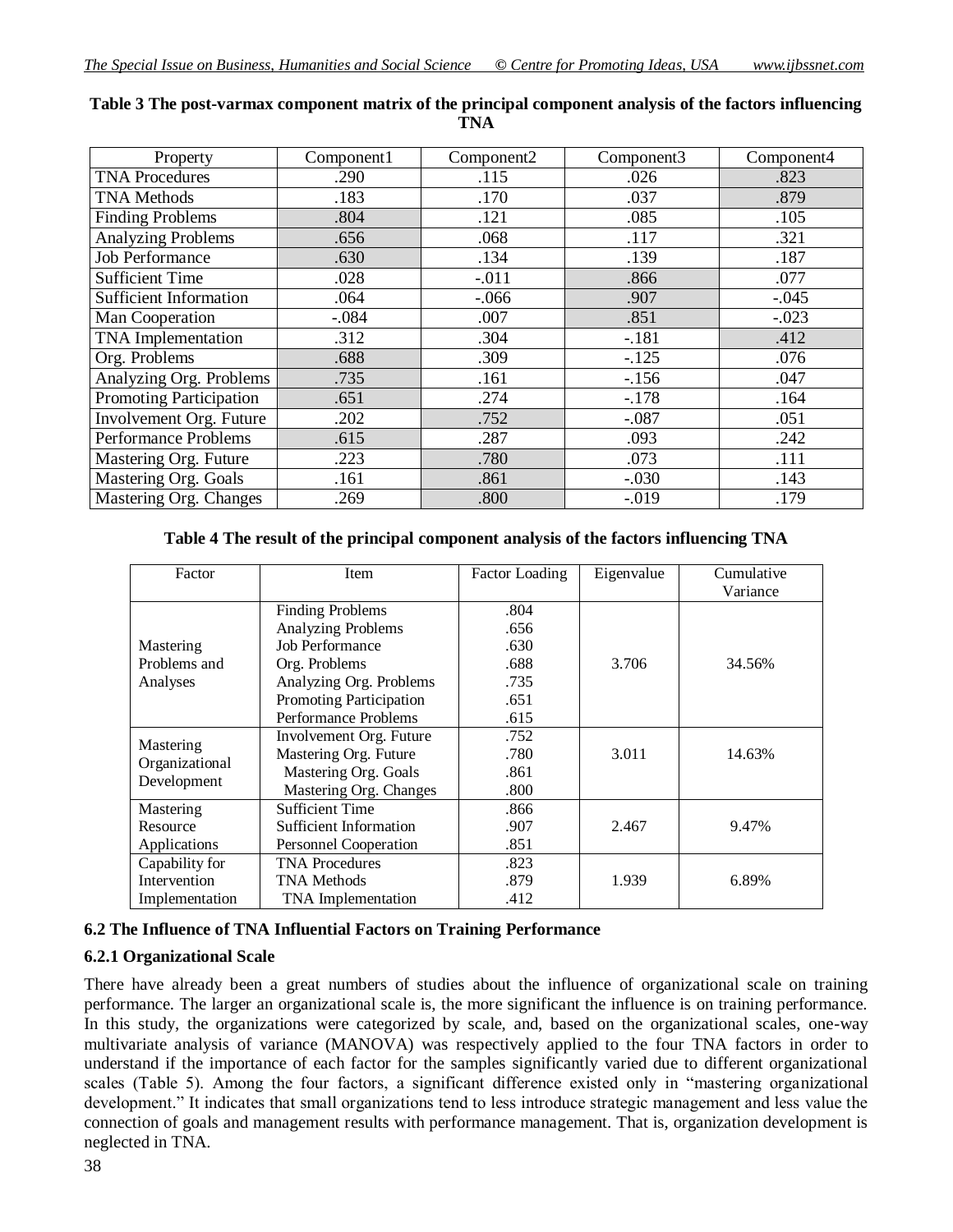Training is a measure to increase human capital. Training is for solving organizational problems as well as cultivating the future talents for organizational development. Due to less complete management functions, the ideas of the future organizational development tend to center on few people, the internal information is usually not sufficient and not well- shared, and the training department is only supportive in small organizations. That is, the training function is attached to other departments, and no department is exclusively responsible for the function. The aforementioned factors cause small organizations to lack the control of organizational development in their training. In small organizations, there are not HRD professionals, and most of the employees deal with training on a part-time basis. The training sources did not go through any needs analysis. Instead, they usually result from supervisors' personal preferences or the suggestions that high-level supervisors obtain from external training organizations, so the training is randomly held and lacks an overall needs assessment system and analysis framework.

| Influential Factor              | Organizational Scale |         |         |         |         | F Value          | Sig. |
|---------------------------------|----------------------|---------|---------|---------|---------|------------------|------|
|                                 | Scale 1              | Scale 2 | Scale 3 | Scale 4 | Scale 5 |                  |      |
| Mastering Problems and Analyses | 0.11                 | 0.09    | $-0.09$ | $-0.24$ | 0.09    | 0.72             | 0.58 |
| Mastering Org. Development      | 0.23                 | $-0.07$ | $-0.39$ | 0.17    | $-0.21$ | $2.63^{\degree}$ | 0.04 |
| Mastering Resource Applications | $-0.11$              | $-0.01$ | 0.31    | $-0.05$ | 0.03    | 0.89             | 0.47 |
| Capability for Intervention     | $-1.12$              | $-0.02$ | 0.11    | 0.10    | 0.10    | 0.47             | 0.76 |
| Implementation                  |                      |         |         |         |         |                  |      |

**Table 5 The differences caused by organizational scales between TNA influential factors**

Remark: Scale 1 indicates that the employees of an organization are less than 50 people. Scale 2 indicates that the employees of an organization are between 50 and 100 people. Scale 3 represents that the employees of an organization are between 101 and 200 people. Scale 4 indicates that the employees of an organization are between 201 and 400 people. Scale 5 indicates that the employees of an organization are more than 401 people.

\**p<0.05*

#### **6.2.2 Training Performance**

About the measure of training performance, a lot of scholars brought up different evaluation models. Training practitioners commonly use Kirkpatrick's four-level evaluation model and Phillips' ROI model (Griffin, 2010) and integrate the two models into a five-level evaluation model. The Taiwan Train-Quail System (TTQS) is also based on the two models.

To understand the influence of TNA influential factors on training performance, one-way MANOVA was employed to analyze the influence of the four TNA influential factors, respectively "mastering problems and analyses," "mastering organizational development," "mastering resource applications," and "capability for intervention implementation," on training performance. The analysis result is shown in Table 6. The test statistics of TNA Factor 1- mastering problems and analyses: F=1.071; p>.005. The test statistics of Factor 2 - mastering organizational development:  $F=1.525$ ; p $>0.005$ . The test statistics of Factor 3 - mastering resource applications: F=1.678; p>.005. The test statistics of Factor 4 - capability for intervention implementation: F=2.823; p<.005. As for the association indexes of the dependent variables, the square of  $R_1$  was 0.040, the square of  $R_2$  was 0.031, the square of  $R_3$  was 0.034, and the square of  $R_4$  was 0.057. Among the four variables, "capability for intervention implementation" reached significance. The training practitioners thought that their needs assessments and analysis ability will significantly influence training performance. HRD personnel lacking the ability can not master organizational problems and development, and they can not properly apply resources. When organizations hire HRD personnel, they seldom consider that the personnel should have professional backgrounds as well as organizational work experience. Otherwise, the training programs designed by the HRD personnel will not meet the needs of the organizations and employees, and the training performance will also be influenced. Consequently, the HRD personnel in an organization should be capable of TNA and training program design. Otherwise, the training interventions designed by them will influence the training performance.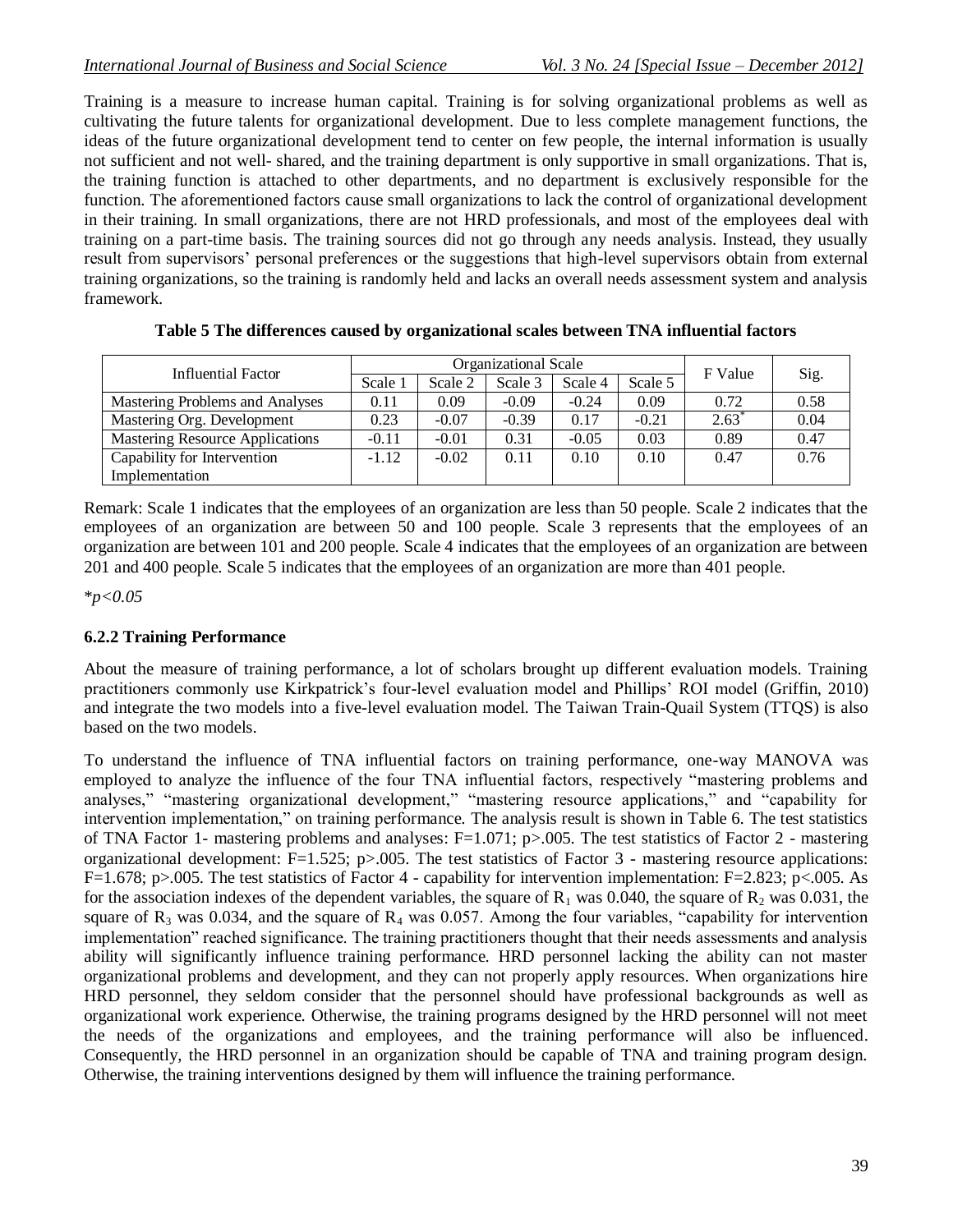| Influential Factor                     | <b>Training Performance</b> |      |         |         |         | F Value          |      |
|----------------------------------------|-----------------------------|------|---------|---------|---------|------------------|------|
|                                        |                             |      |         |         |         |                  | Sig. |
| Mastering Problems and Analyses        | $-0.30$                     | 0.09 | 0.28    | $-0.19$ | 0.20    | 1.97             | 0.10 |
| Mastering Org. Development             | $-0.29$                     | 0.09 | $-0.06$ | 0.19    | 0.60    | 1.53             | 0.20 |
| <b>Mastering Resource Applications</b> | 0.07                        | 0.11 | $-0.12$ | $-0.42$ | $-0.74$ | 1.68             | 0.16 |
| Capability for Intervention            | $-0.36$                     | 0.02 | 0.13    | 0.45    | 0.43    | $2.82^{\degree}$ | 0.03 |
| Implementation                         |                             |      |         |         |         |                  |      |

Remark: Performance 1 represents insignificant training performance. Performance 2 indicates partially significant training performance. Performance 3 represents fairly significant training performance. Performance 4 indicates mostly significant training performance. Performance 5 indicates significant training performance.

*\*p<0.05*

#### *7. Conclusion*

TNA are one type of management systems, and they are also the first procedure of training systems. TNA are a technique, in which analysis tools should be well applied, so HRD personnel should be capable to analyze needs. Whether starting from the establishment of needs assessment procedures or proceeding needs analysis steps, it is necessary to construct TNA dimensions in order for HRD personnel to conduct systematic needs analyses according to the dimensions. The TNA dimensions include strategy, performance, and competency. If the three dimensions correspond to McGehee and Thayer's three-fold analysis, organization-level analysis indicates strategy, task-level analysis indicates performance, and individual-level analysis indicates competency. In this study, systematic assessment dimensions, influential factors, and analysis tools were integrated into the framework of the TNA model (Figure 2).



**Figure 2 The framework of the TNA model**

Training is not panacea. It is just one of the methods to solve organizational problems. If problems are caused by employees lacking capability, training can be used as an intervention, so TNA are a critical assessment procedure to decide if training should be employed to solve the problems. On the other hand, the premise is that training should be able to solve organizational problems. That is, training must be of benefit, and training needs should be properly evaluated from the perspective of either solving problems or investment. Among the possible obstacles of promoting the ROI of training, Phillips (2007), aiming at TNA drawbacks, addressed that proper needs assessments were not conducted in a great number of training courses, and many training courses were based on management requirements or for catering to industrial fashion. However, if training courses are not really necessary for organizations, the effectiveness of the courses will reduce, and the ROI of the courses which are not needed will be negative. Real obstacles are caused in a lot of courses since needs assessments are not properly done.